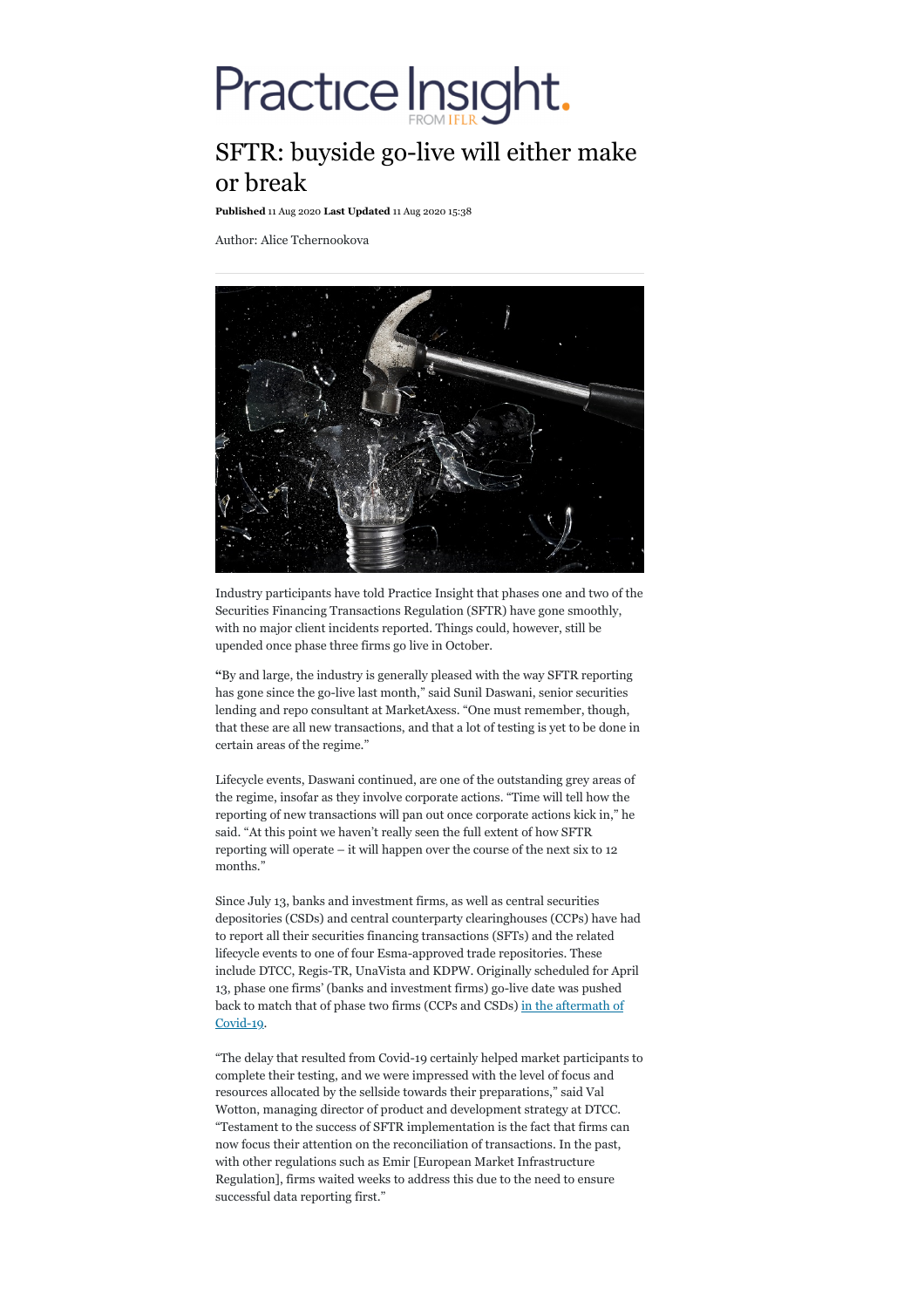The prior establishment of best practices, combined with consistent testing, played a significant part in the smooth transition. "The go-live certainly exceeded expectations compared to previous similar experiences, with acceptance rates reported by trade repositories consistently around 95% since the beginning," said Alexander Westphal, director of market practice and regulatory policy at the International Capital Market Association (Icma). "This shows that the vast majority of firms went into this well prepared, and is also testament to the extensive cross-industry work done over the past years, and coordinated by Icma on the repo side."

### *See also: Buyside needs to step up SFTR efforts*

#### **Staying focused**

Not everything, however, is sorted, and the next steps of the regime will be crucial to establish the stability of the reporting regime. "Notwithstanding the significant work and preparedness for the first two phases of implementation, some outstanding issues could only be resolved once SFTR took effect," Wotton said. "There are also some specific elements on which you can't get full clarity until the buyside starts reporting."

Typical outstanding areas of uncertainty include complex product reporting, transaction pairing and matching, UTI [unique trade identifier] reconciliation, and legal entity identifier [LEI] generation.

"Pairing and matching remain more challenging, but this has been anticipated given the complexity of the reporting rules and their late finalisation," said Westphal. "There are also inherent issues beyond the control of reporting firms, such as the inability for trade repositories to identify counterparties that haven't yet started reporting. These issues still create significant noise in the reconciliation data, which makes it hard for us to understand where we are and challenging for firms to focus on the resolution of actual breaks."

According to Icma, the first week of SFTR reporting saw firms report 1,435,727 SFTs [securities financing transactions] with a total value of  $\mathfrak{C}14.3$ trillion and a collateral value of €17.8 trillion. Repo transactions accounted for 27.7% of the total number and 94.7% of the total value of transactions.

"I suspect that as the year progresses, Esma will shift its focus from monitoring the availability of the trade repositories' systems to the shortcomings and interpretation of the data contained in the reports," said Linda Coffman, executive vice-president at SmartStream. "Firms typically tend to focus on the mechanics of the reporting first, then take on the battle of ensuring a high standard of data quality, and Esma seems to follow the same approach. If we take Mifid II as an example, the quality of the data submitted now has improved compared to the first year."

The overall market feeling remains positive. "The high acceptance rates are very promising and confirm that the testing has been successful," said Daswani. "One month into the regime, we can say that it's been a quiet transition overall, with few client issues. Although this was somewhat expected as we had been running tests with clients for many months, we were still pleasantly surprised by how smoothly things went."

# *See also: EXCLUSIVE: Coronavirus could cause SFTR delay*

# **All eyes on the buyside**

In spite of the relative success encountered with phases one and two of SFTR so far, some market participants see the next phase as a potential cliff-edge. "We expect volumes to jump dramatically come October," said Daswani. "From our perspective, hedge funds and asset managers have been the most engaged and seem to be further down the line with their projects. Pension funds and insurance companies have been less involved, so it'll be interesting to see what they do over time."

On October 13, phase three of the regime will see asset managers, hedge funds, UCITs [undertakings for the collective investment in transferable